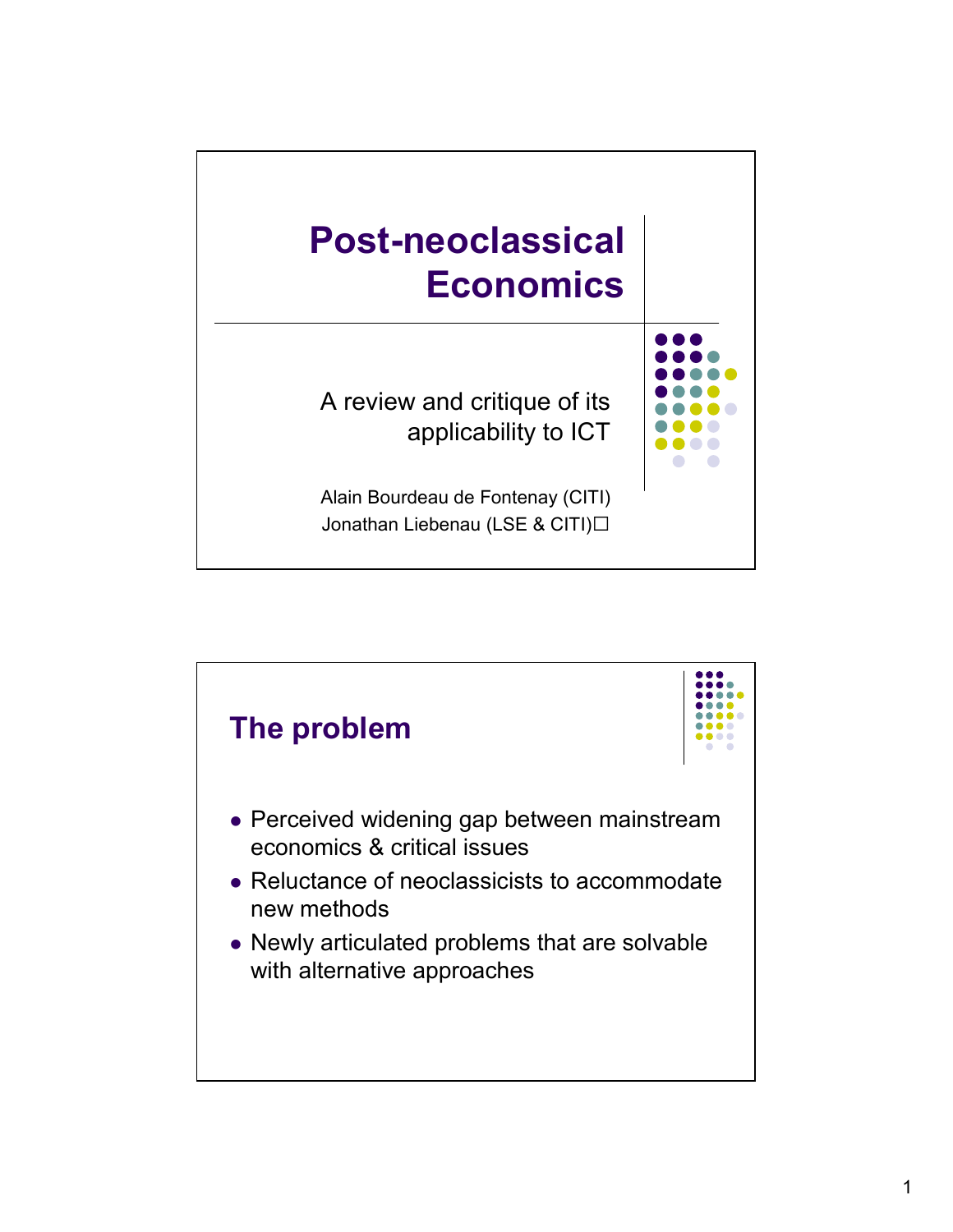

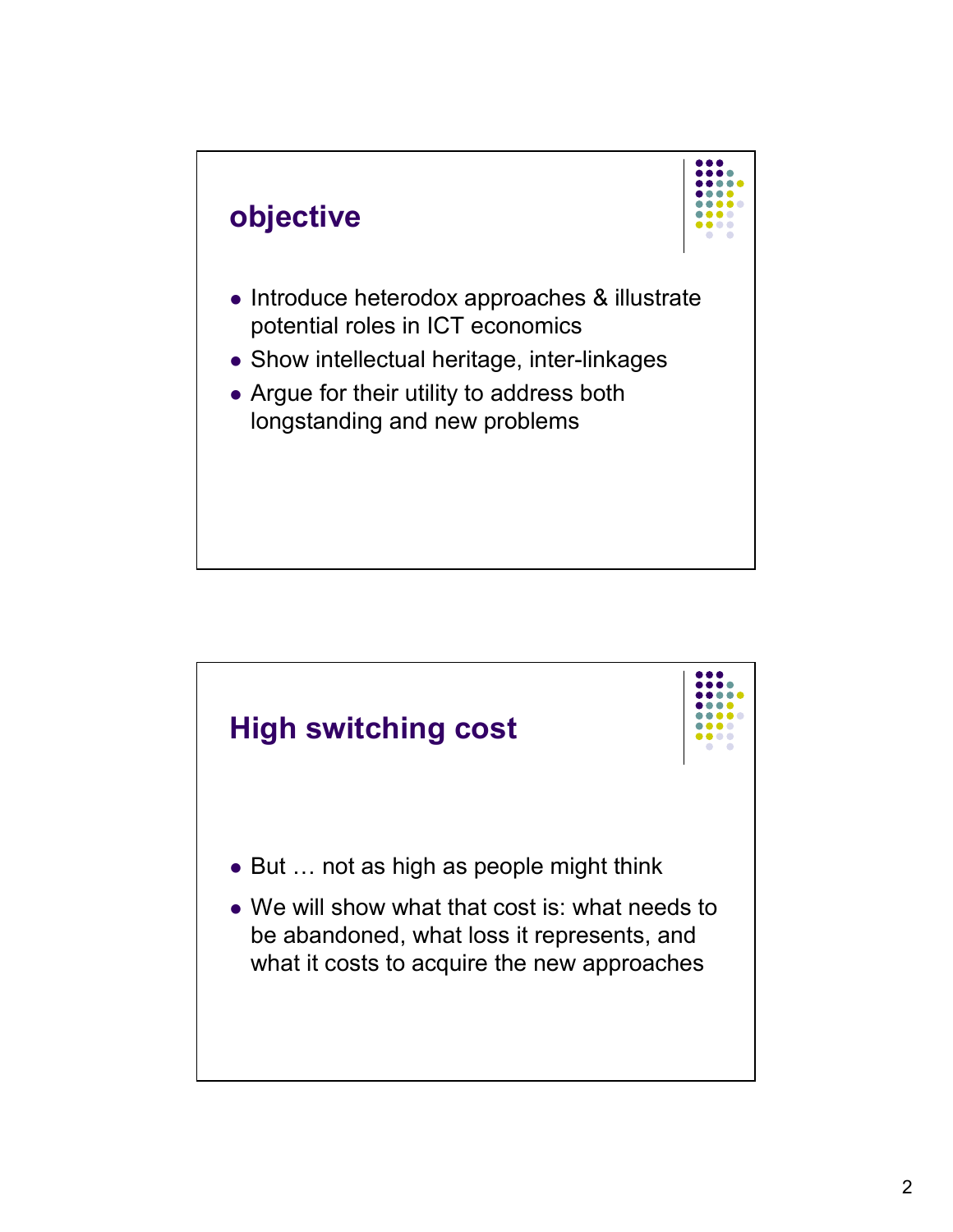

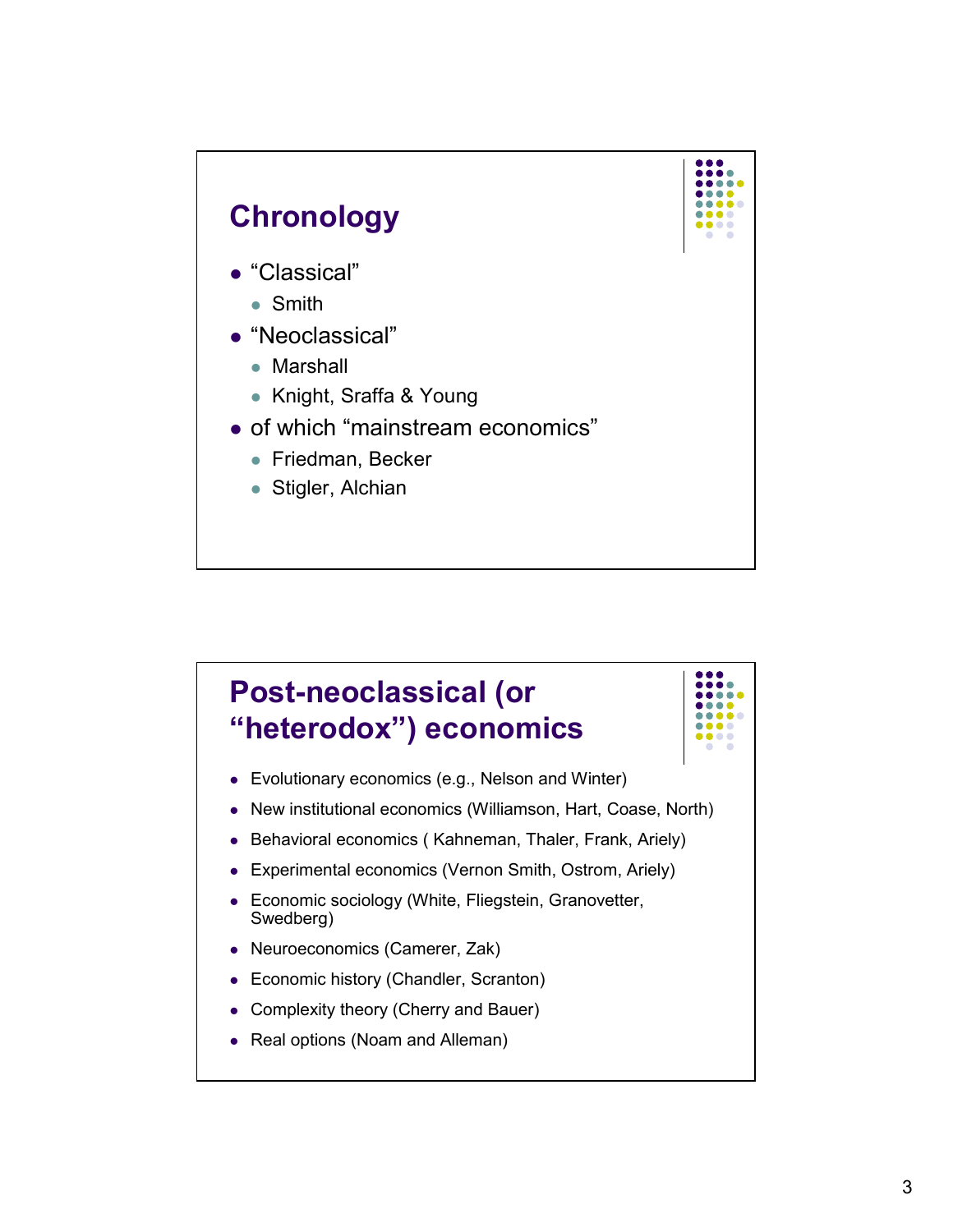

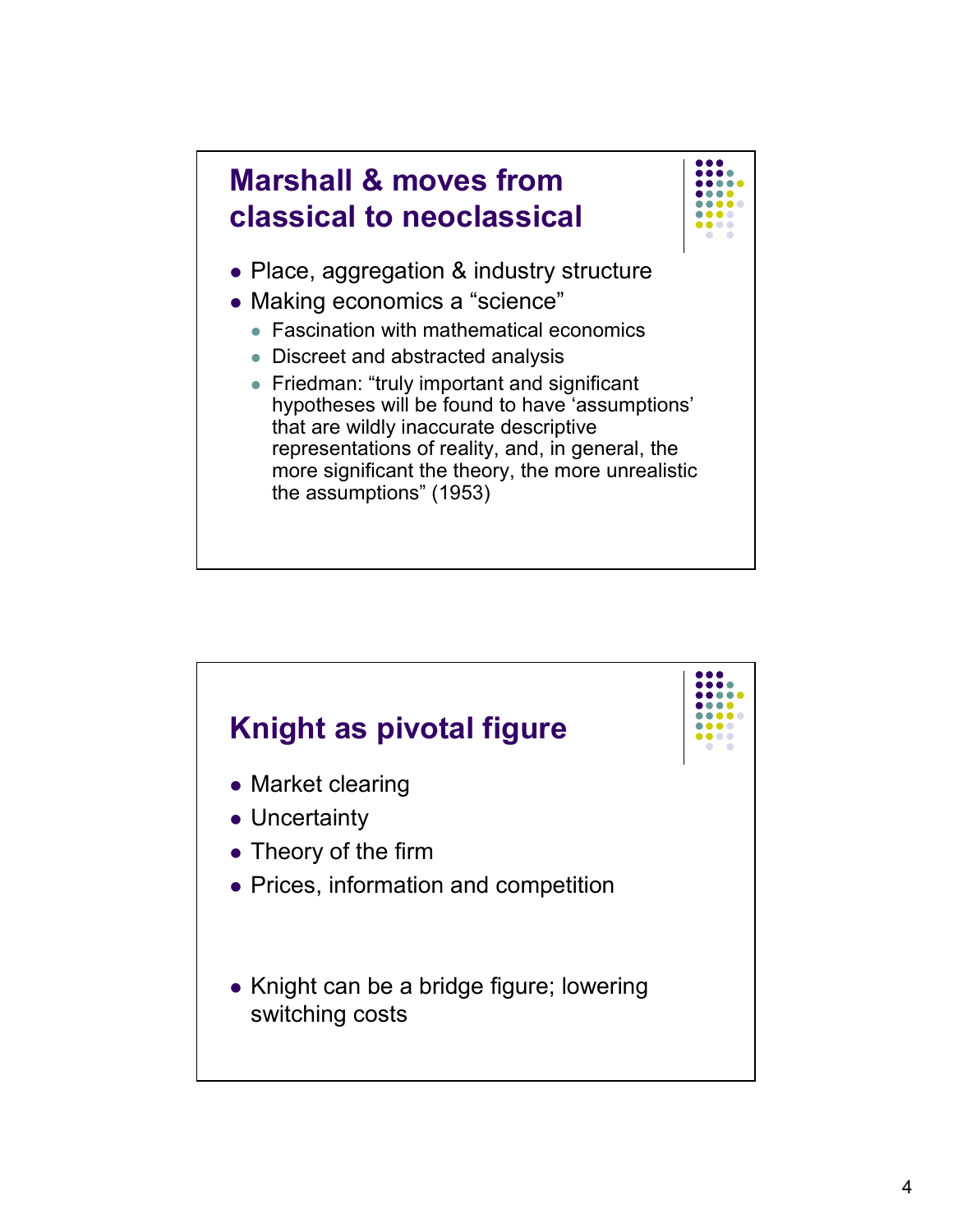## **Knight's uncertainty**



**With uncertainty entirely absent, every individual being in possession of perfect knowledge of the situation, there would be no occasion for anything of the nature of responsible management or control of productive activity. Even marketing transactions in any realistic sense would not be found. The flow of raw materials and productive services to the consumer would be entirely automatic. (1921)**

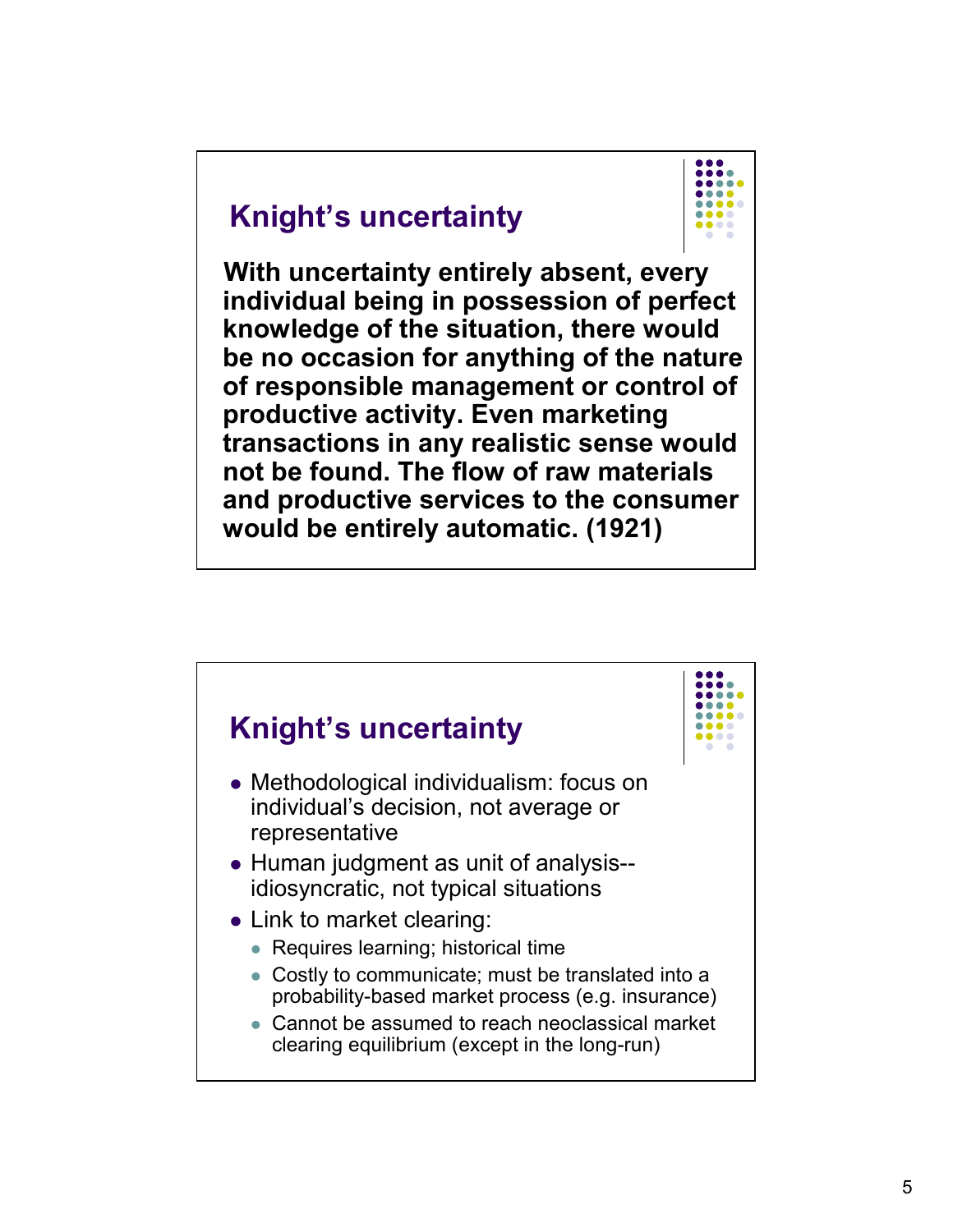

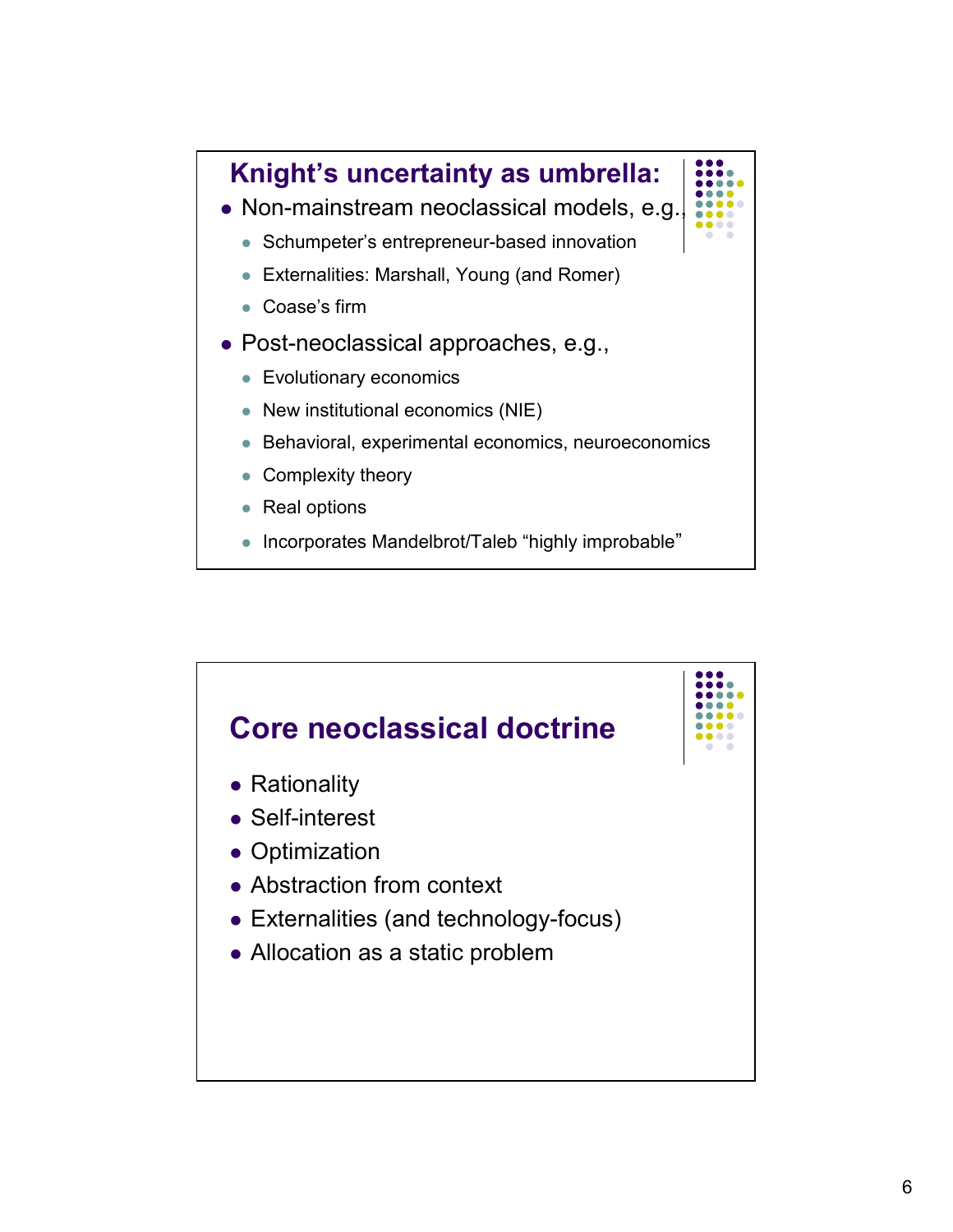

| Core                 | <b>Bridge</b>                          | <b>Alternative</b>                   |
|----------------------|----------------------------------------|--------------------------------------|
| Rationality          | Uncertainty<br>(Knight)                | Risk; "predictable<br>irrationality" |
| <b>Context free</b>  | Sraffa &<br>questions of<br>endogenity | Economic<br>sociology                |
| <b>Externalities</b> | Team                                   | Institutions (NIE)                   |
| Static models        | Dynamic                                | Evolutionary                         |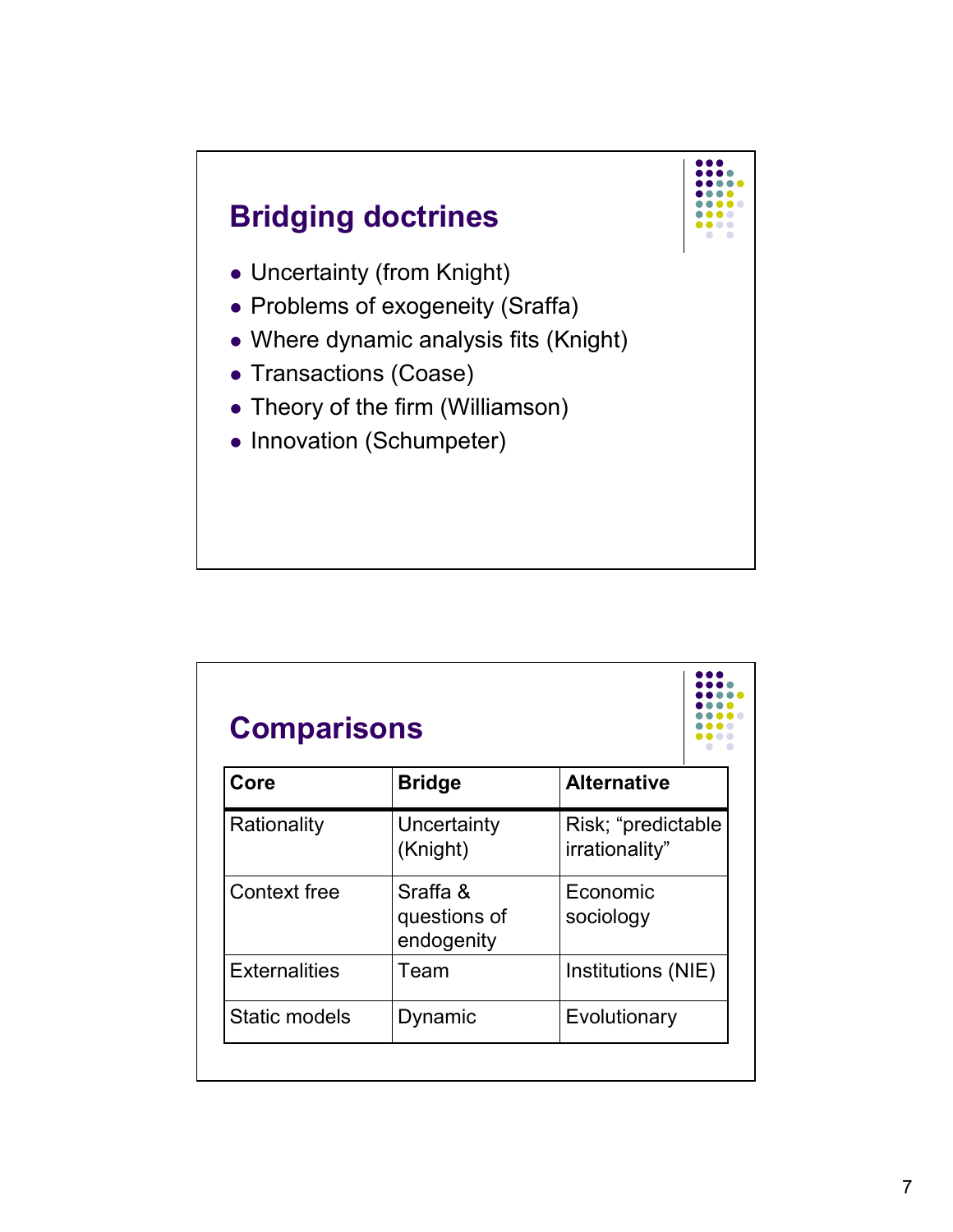

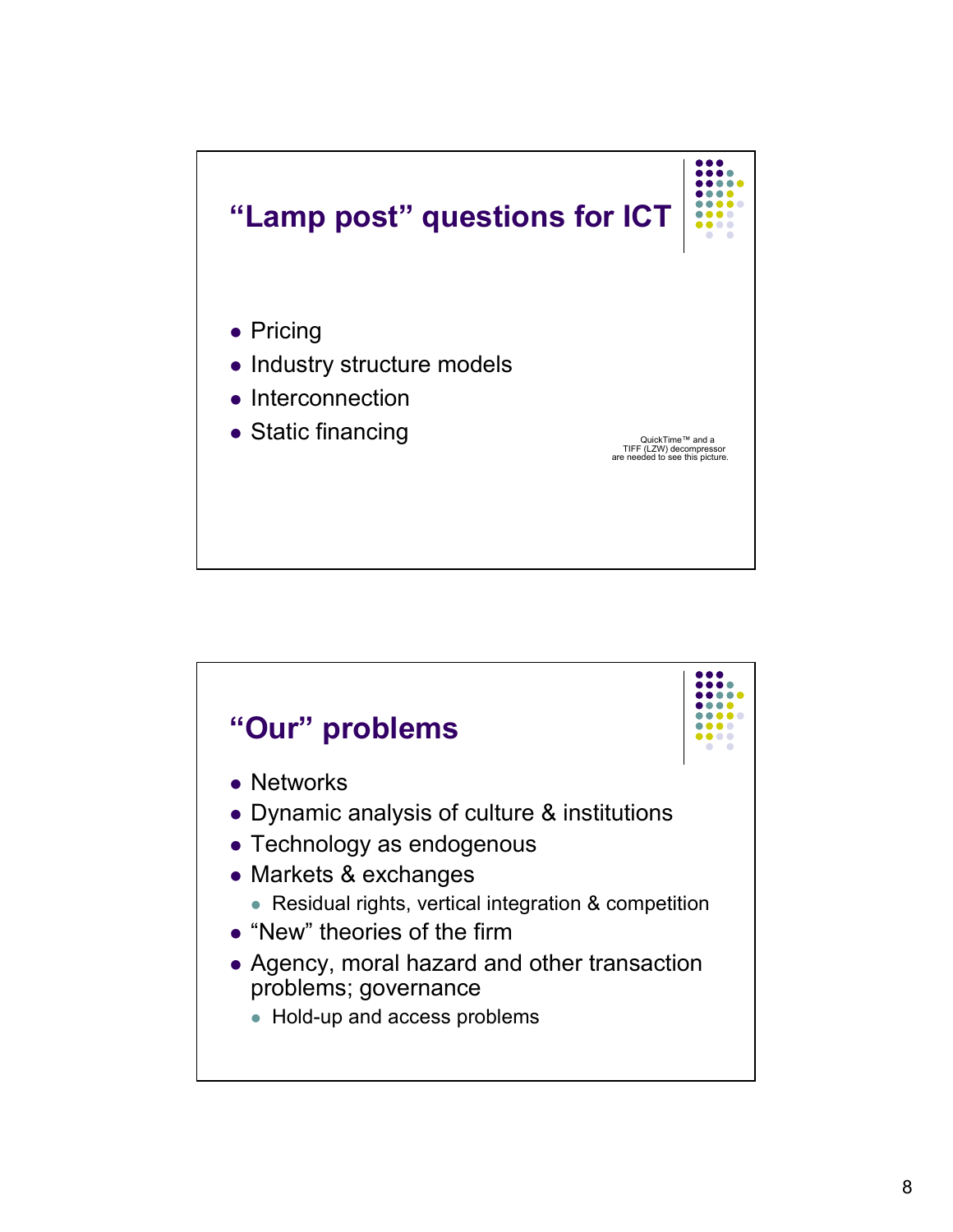

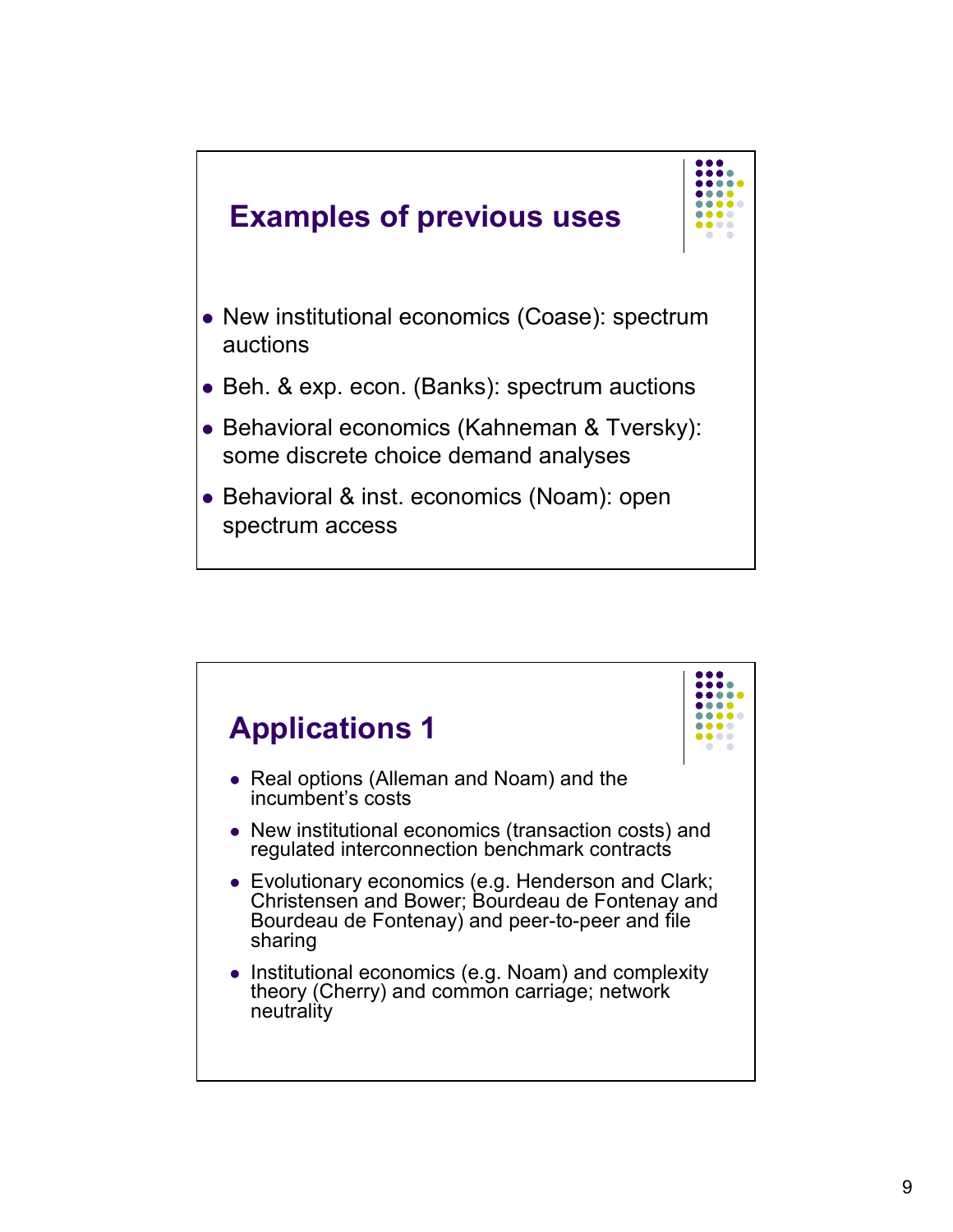



- Economic sociology (White): interconnection, peering, ICT competition
- Behavioral economics (Shiller) & Econ. of the highly improbable (Mandelbrot and Hudson; Taleb): investment; the dot com bubble
- Innovation economics/evolutionary econ. (Bourdeau de Fontenay & Liebenau; ITIF) regulation & judicial treatment of ICT competition
- New institutional economics residual rights (Bourdeau de Fontenay): peer-to-peer

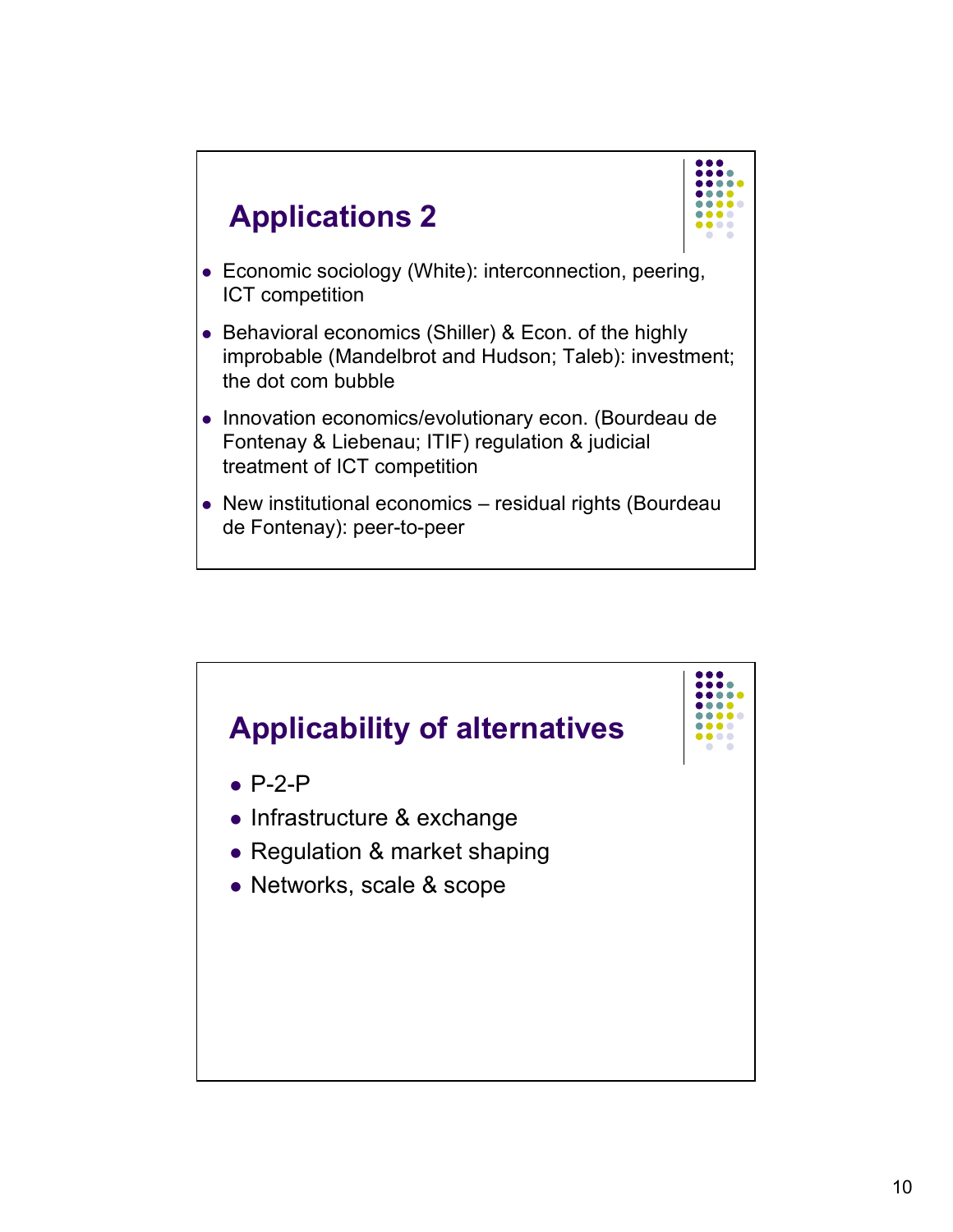## **Case 1 p-2-p**



- Institutional issues: who is harmed by file exchange, and exactly how/how much?
- What alternative business models could work
- Inability to transform is common: changing ingrained behaviors & beliefs deserves lessons from evolutionary & institutional economics

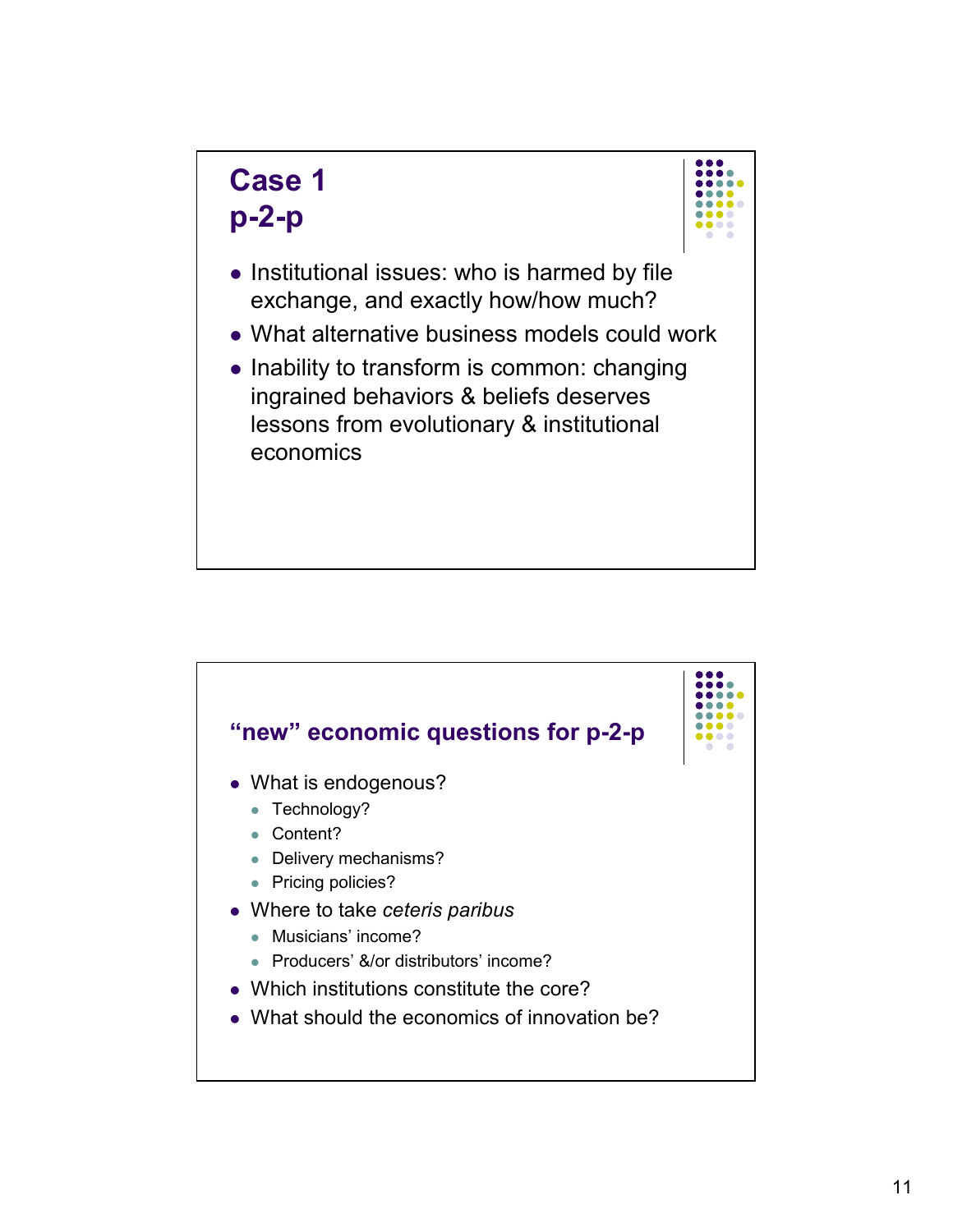

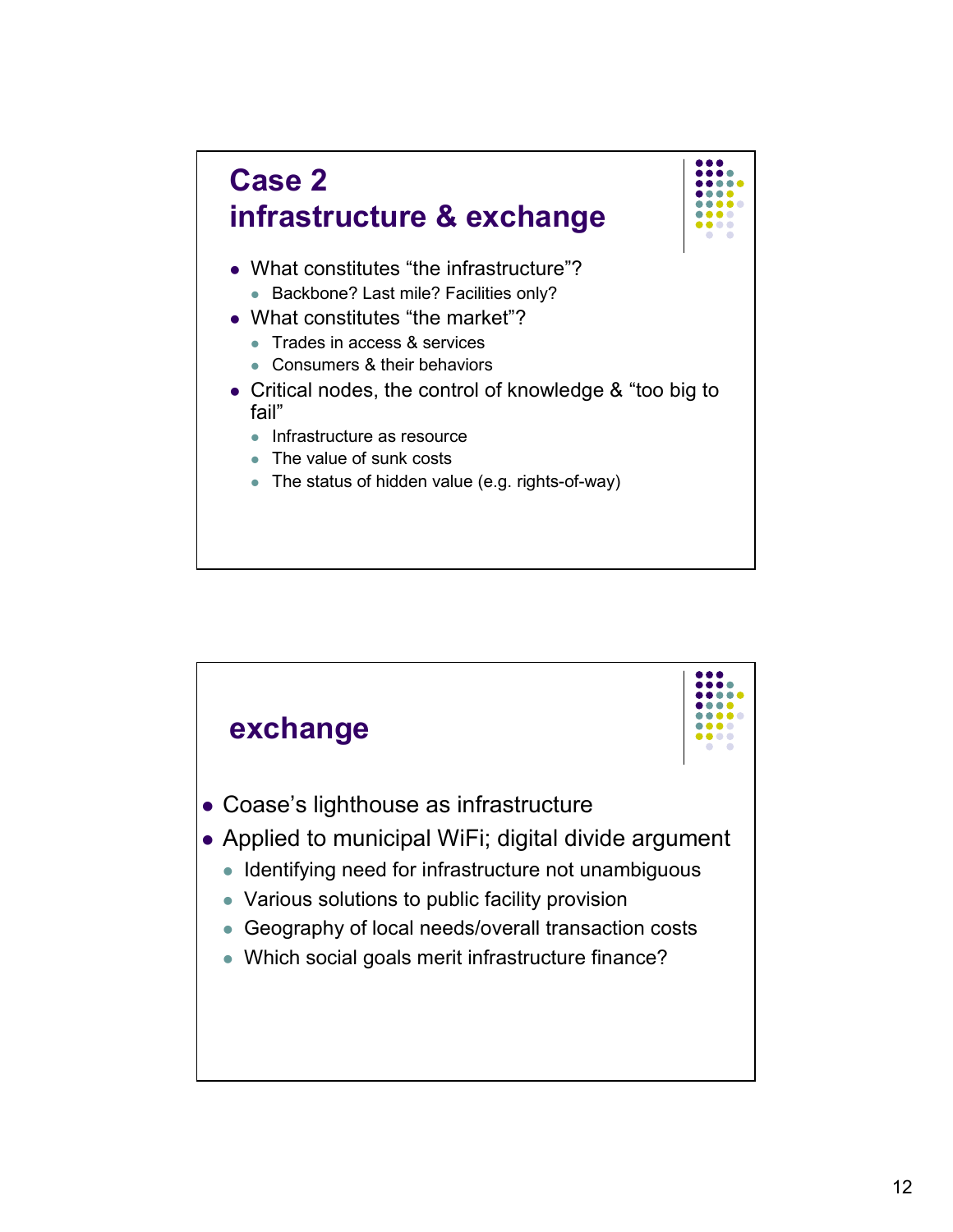

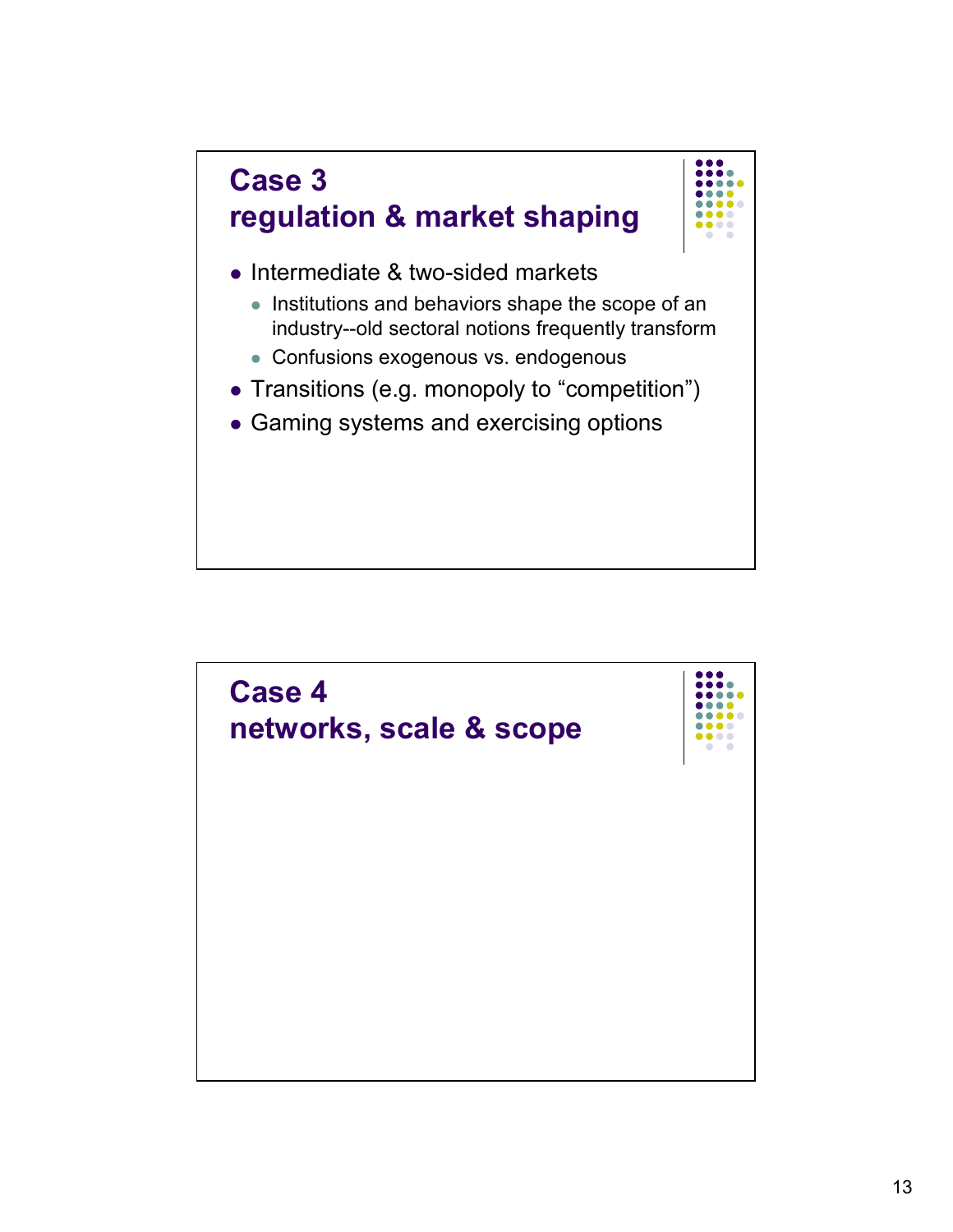

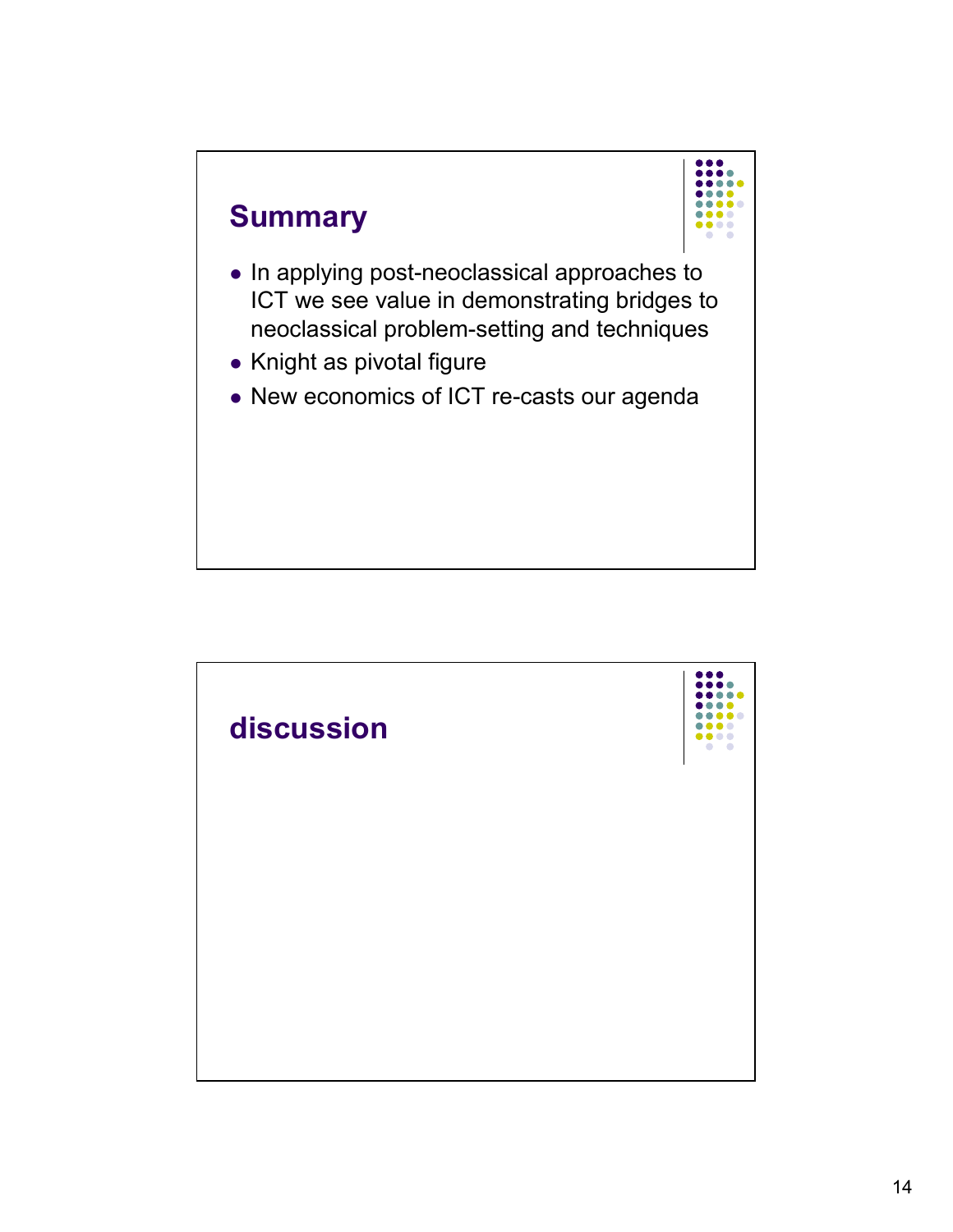

| ٠ | Coase, R. 1937. The Nature of the Firm. Economica, 4 (New Series)(16): 386-405.                                                                                                                                                                |  |  |  |
|---|------------------------------------------------------------------------------------------------------------------------------------------------------------------------------------------------------------------------------------------------|--|--|--|
| ٠ | Coase, R. H. 1947. The Origin of the Monopoly of Broadcasting in Great Britain. Economica, 14(55): 189-210.                                                                                                                                    |  |  |  |
| ٠ | Coase, R. H. 1948. Wire Broadcasting in Great Britain. Economica, 15(59): 194-220.                                                                                                                                                             |  |  |  |
| ٠ | Coase, R. H. 1954. The Development of the British Television Service. Land Economics, 30(3): 207-222.                                                                                                                                          |  |  |  |
| ٠ | Coase, R. H. 1959. The Federal Communications Commission. Journal of Law and Economics, 2: 1-40.                                                                                                                                               |  |  |  |
| ٠ | Coase, R. H. 1960. The Problem of Social Cost. Journal of Law and Economics, 3: 1-44.                                                                                                                                                          |  |  |  |
| ٠ | Coase, R. H. 1966. The Economics of Broadcasting and Government Policy. The American Economic Review, 56(1/2): 440-447.                                                                                                                        |  |  |  |
| ۰ | Coase, R. 1998. The New Institutional Economics. The American Economic Review, 88(2): 72-74. Frank, R. H. 1997. The Frame of Reference as a Public Good. The<br>Economic Journal, 107(445): 1832-1847.                                         |  |  |  |
| ٠ | Colander, D., Holt, R. P. F., & Rosser, J. B. J. 2004. The Changing Face of Economics: Conversations with Cutting Edge Economists. Ann Arbor, MI, USA: The University<br>of Michigan Press.                                                    |  |  |  |
| ۰ | Coleman, J. S. 1984. Introducing Social Structure in Economic Analysis. The American Economic Review, 74(2): 84-88.                                                                                                                            |  |  |  |
| ٠ | Cyert, R. M., & March, J. G. 1963. A Behavioral Theory of the Firm. Englewood Cliffs, NJ: Prentice Hall.                                                                                                                                       |  |  |  |
| ۰ | David, P. A. 1990. The Dynamo and the Computer: An Historical Perspective on the Modern Productivity Paradox. The American Economic Review, 80(3): 355-361.                                                                                    |  |  |  |
| ٠ | de Palma, A., Ben-Akiva, M., Brownstone, D., Holt, C., Magnac, T., McFadden, D., Moffatt, P., Picard, N., Train, K. E., Wakker, P. P., & Walker, J. 2008. Risk, Uncertainty<br>and Discrete Choice Models. Marketing Letter, 19(3-4): 269-285. |  |  |  |
| ٠ | Emmett, R. B. 1999. The Economist and the Entrepreneur: Modernist Impulses in Risk, Uncertainty, and Profit. History of Political Economy, 31(1): 29-52.                                                                                       |  |  |  |
| ٠ | Fehr, E., & Gaehter, S. 2000. Fairness and Retaliation: The Economics of Reciprocity. The Journal of Economic Perspectives, 14(3): 159-181.                                                                                                    |  |  |  |
| ٠ | Fligstein, N. 2001. The Architectures of Markets: An Economic Sociology of Twenty-First-Century Capitalist Societies. Princeton: Princeton University Press.                                                                                   |  |  |  |
| ٠ | Foss, N. J., Lando, H., & Thomsen, S. 2000. The Theory of the firm. In B. Bouckaert, & G. De Geest (Eds.), Encyclopedia of Law and Economics, Vol. 1: Section 5610,<br>pages 5631-5658. Cheltenham, U.K.: Edward Elgar.                        |  |  |  |
| ٠ | Frank, R. H. 2005. Positional Externalities Cause Large and Preventable Welfare Losses. The American Economic Review, 95(2): 137-141.                                                                                                          |  |  |  |
| ٠ | Frank, R. H. 2008. Thaler, Richard H. and Sunstein, Cass R. Nudge: Improving Decision about Health, Wealth, and Happiness. Ethics.                                                                                                             |  |  |  |
|   |                                                                                                                                                                                                                                                |  |  |  |
|   |                                                                                                                                                                                                                                                |  |  |  |